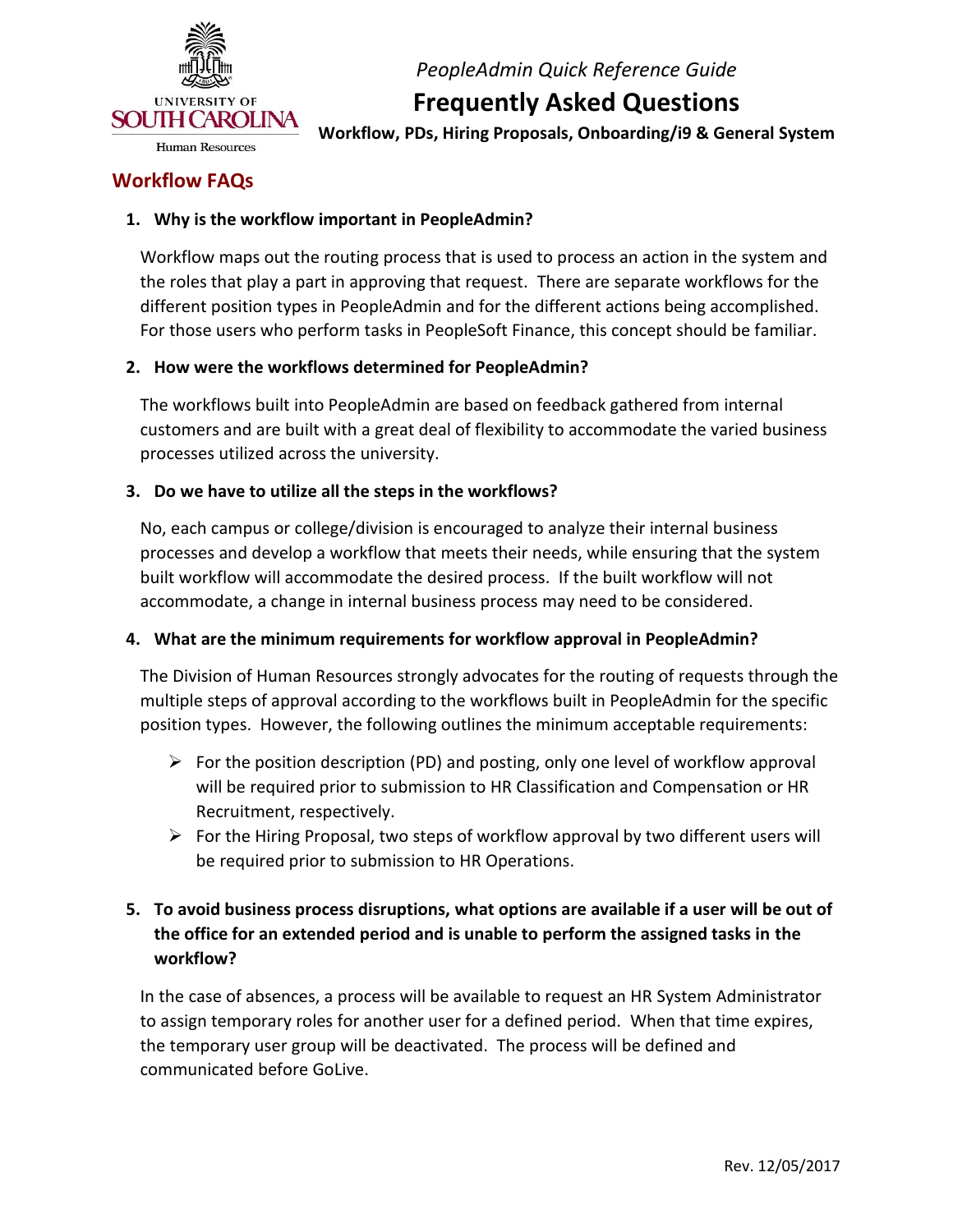

## **Frequently Asked Questions**

 **Workflow, PDs, Hiring Proposals, Onboarding/i9 & General System** 

## **Position Description FAQs**

### **6. Will faculty be seated in position descriptions?**

 Only faculty research grant (RGP)/time-limited (TL) will be seated, as this is the only faculty type that requires a position description.

#### **7. How do you assign a supervisor to a position description?**

 Supervisors are assigned in PeopleAdmin by position number. If the supervisor does not have an approved PD in the system, you will not be able to assign them to the employee's PD as the supervisory position. For positions supervised by faculty full-time equivalents (FTEs), you will not be able to assign them as supervisor, as that position type does not allow for PDs in the system.

#### **8. Will I still receive notification of approval for PD modifications?**

 An email approval will be sent to the College/Division HR Contact, the Department HR Contact and the Initiator for the request. This notification will take the place of the memos that were previously created and saved in the HR Drop Box.

## **Hiring Proposal FAQs**

#### **9. Why does the Hiring Proposal have a different standard?**

 The Hiring Proposal in PeopleAdmin is a new functionality that will be the electronic replacement for the PBP-1 and PBP-2 currently used in the paper hiring packets. These forms authorize the hiring of a new employee and the expenditure of funds for salary and, therefore, must be approved by at least two steps in the workflow.

### **10. If I do not know the supervisor's social security number as an Initiator on the Hiring Proposal, what should I enter?**

 If as the Initiator you do not know the supervisor's social security number, you may enter N/A in the Supervisor's Social Security Number field. The College/Division HR Contact will be expected to enter the supervisor's social security number at the time of his/her review.

#### **11. What if the funding has changed since the position has been posted?**

 The funding information is editable on the Hiring Proposal. You may change or add additional funding information through the builder.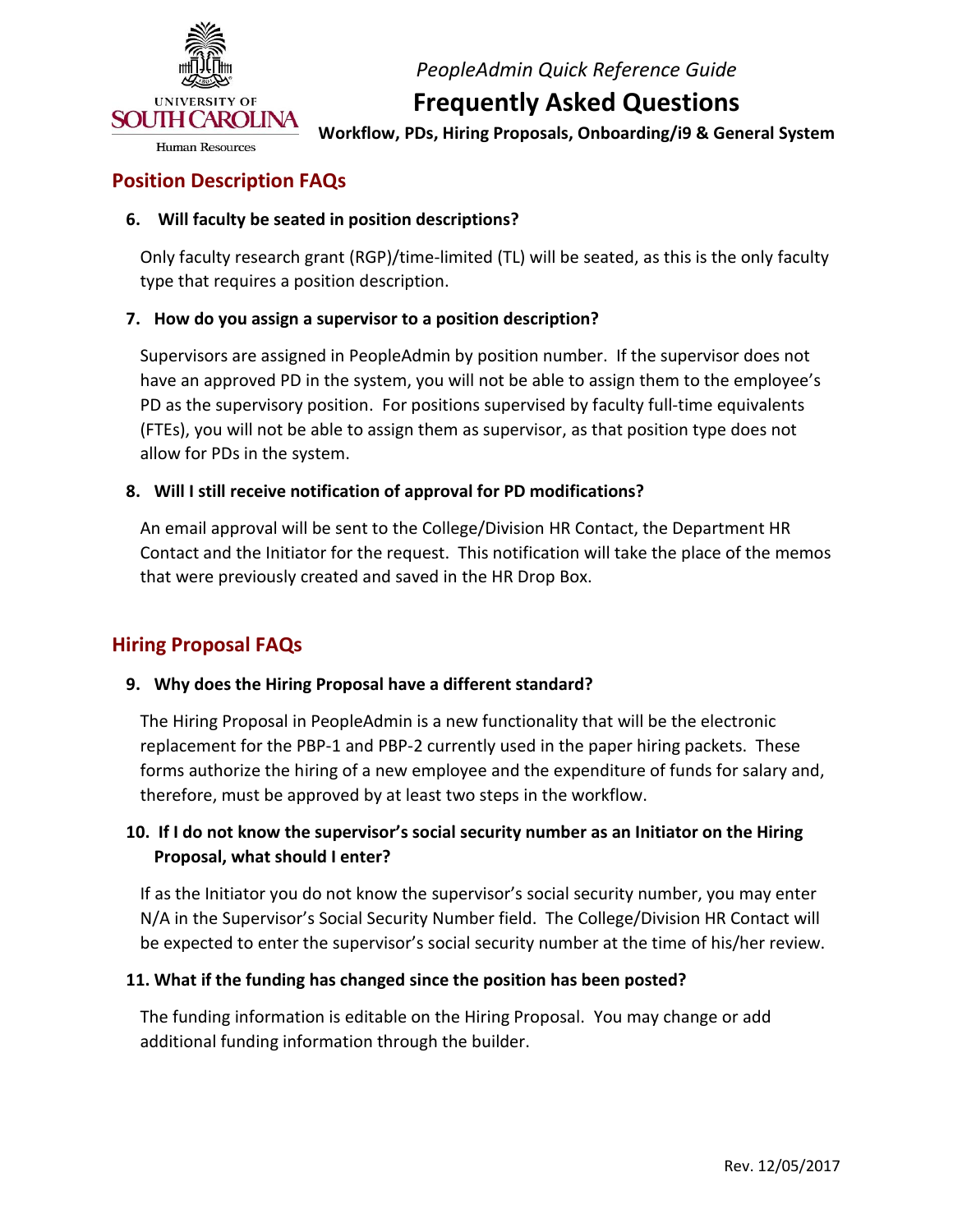

**Frequently Asked Questions** 

**Human Resources** 

 **Workflow, PDs, Hiring Proposals, Onboarding/i9 & General System** 

#### **12. Is an offer letter required for each Hiring Proposal?**

 Yes, a signed offer and acceptance letter will be required in the Hiring Proposal Documents tab. An offer letter will be generated in the system that you will be able to utilize. The system generated offer letter will need to be copied and pasted into a Word document where you will be able to put it on your own letterhead and edit as necessary. You will then be responsible for sending the offer letter to the employee for signature according to your normal business process. Once the signed offer and acceptance letter is received from the employee, you will be required to upload the offer letter into the Hiring Proposal as a Hiring Proposal Document. If a Hiring Proposal is submitted without the attached offer letter, it will be returned as incomplete.

### **13. What happens when HR Operations reviews the Hiring Proposal and finds it incomplete or inaccurate?**

 HR Operations reviews each Hiring Proposal for accuracy and completeness of information. If an error or omission is found, HR Operations will return the Hiring Proposal to the College/Division HR Contact by using the "Edit Requested" feature and will include comments indicating the issue or concern. There may also be times when there are questions and a request to gather more information are included in the comments box. Please be sure to review the comments and respond appropriately, either by answering the question or providing/correcting the data or discrepancy. To expedite and finish the communication process, we have also provided a "Edit Completed" transition for the College/Division HR Contact to return the Hiring Proposal directly to HR Operations. The College/Division HR Contact can decide if the Hiring Proposal needs to be re-routed back through the workflow or if it can simply be returned to HR Operations through this "Edit Completed" option.

#### **14. How will I know if the Hiring Proposal has been approved?**

 An email will be generated from PeopleAdmin to the College/Division and Department HR Contact once the Hiring Proposal has been finalized. The College/Division and Department HR Contact will need to forward the email to the Hiring Manager for notification, if applicable. You may also log into PeopleAdmin at any time to review where the Hiring Proposal is in the workflow.

## **15. Once the Hiring Proposal has been finalized by the Division of Human Resources, will the data be entered into the HR/Payroll System?**

 The employee will need to complete the Critical New Hire Checklist which contains data that is required before any processing in the HR/Payroll System is able to be completed.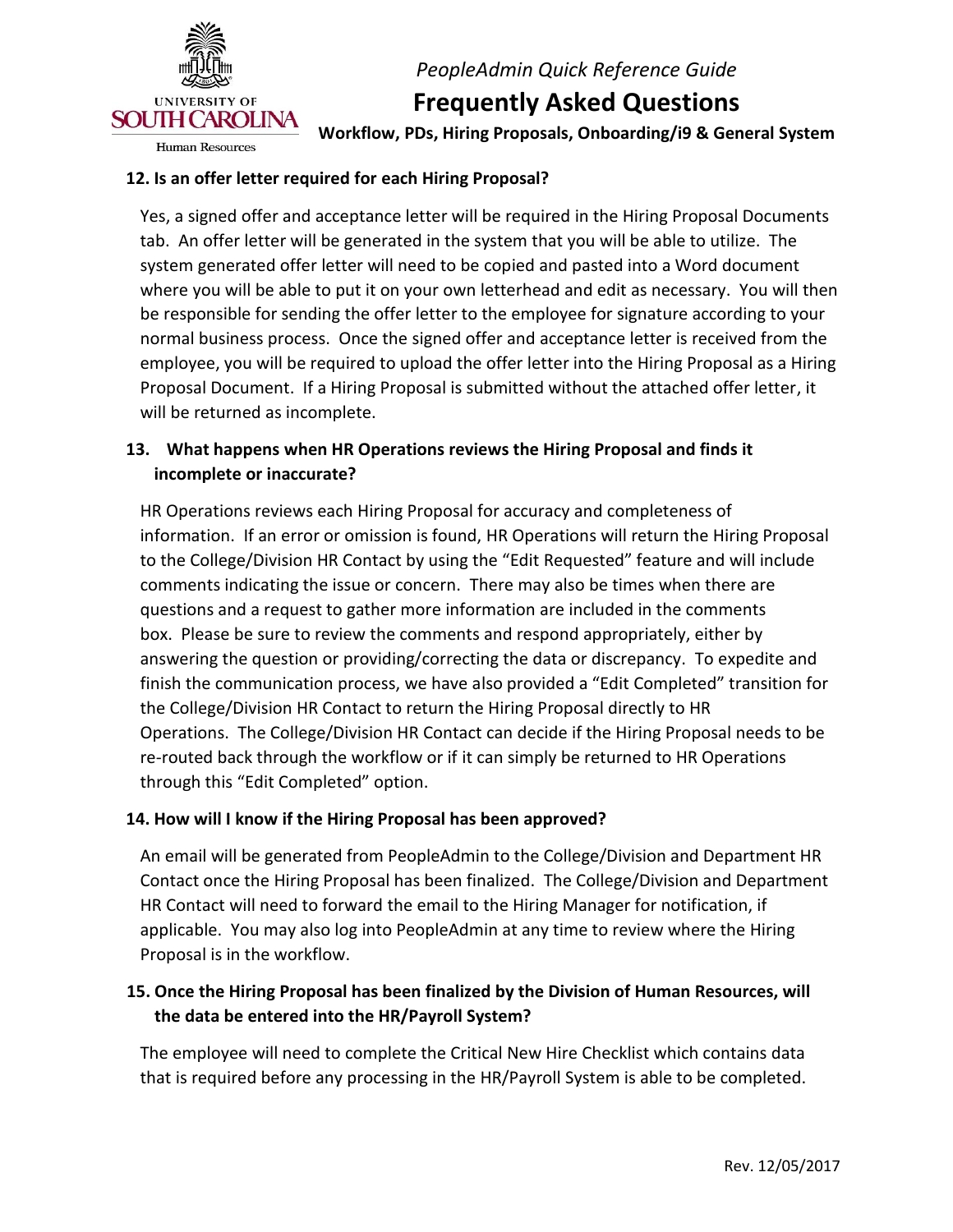

**Frequently Asked Questions** 

 **Workflow, PDs, Hiring Proposals, Onboarding/i9 & General System** 

### **16. Will final notifications be sent when the entire process is completed?**

Yes, we will still utilize the tracking log and will send notifications after each pay cycle.

## **17. PeopleAdmin is replacing PBP-1 and PBP-2 for new hires with the Hiring Proposal. What about PBP-2-TR Rehire/Extension Document for Temporary Positions? Should I continue to use the paper form?**

 Effective November 6, 2017, rehires of adjunct faculty and temporary staff will be completed in PeopleAdmin. Please see the quick reference guides for processing procedures.

## **Onboarding & i9 FAQ's**

#### **18. Why am I receiving group approval email notification as an I-9 approver or user?**

 Everyone who is an approved user in a division will receive these emails so you may see names of candidates for your entire divisional area. At this time we suggest that users look at the related staff location in the body of the email notification and if it is not your area, simply delete the notification. We also have developed a Quick Reference Guide for Managing Emails by Setting Up Rules to assist in the routing and number of emails received for your inbox. The notifications are enabled to ensure tasks are completed. As we progress with the system and workflows become more familiar, we may be able to disable a few notifications.

## **19. When I complete the Section 2 of an I-9 for a new employee in Onboarding, the task does not disappear from my task list. If I click on the task again, an error message pops up. What am I doing wrong?**

 Nothing. Unfortunately, there is a glitch in the system that is keeping the task from disappearing from your task list even after you have completed your part. It is important that when you are assigned the Section 2 task for a new employee, that you complete it, ensure the e-verify has been received, and then **close the case** as you are prompted to do. After you have done those steps, you have completed the task. We are working with PeopleAdmin to resolve the issue of the remaining task and will let you know when that is resolved. Thank you for your patience as we work through this issue.

## **20. In the Records module (i.e. Onboarding) entry screen, should I enter N/A if I do not know the Employee ID?**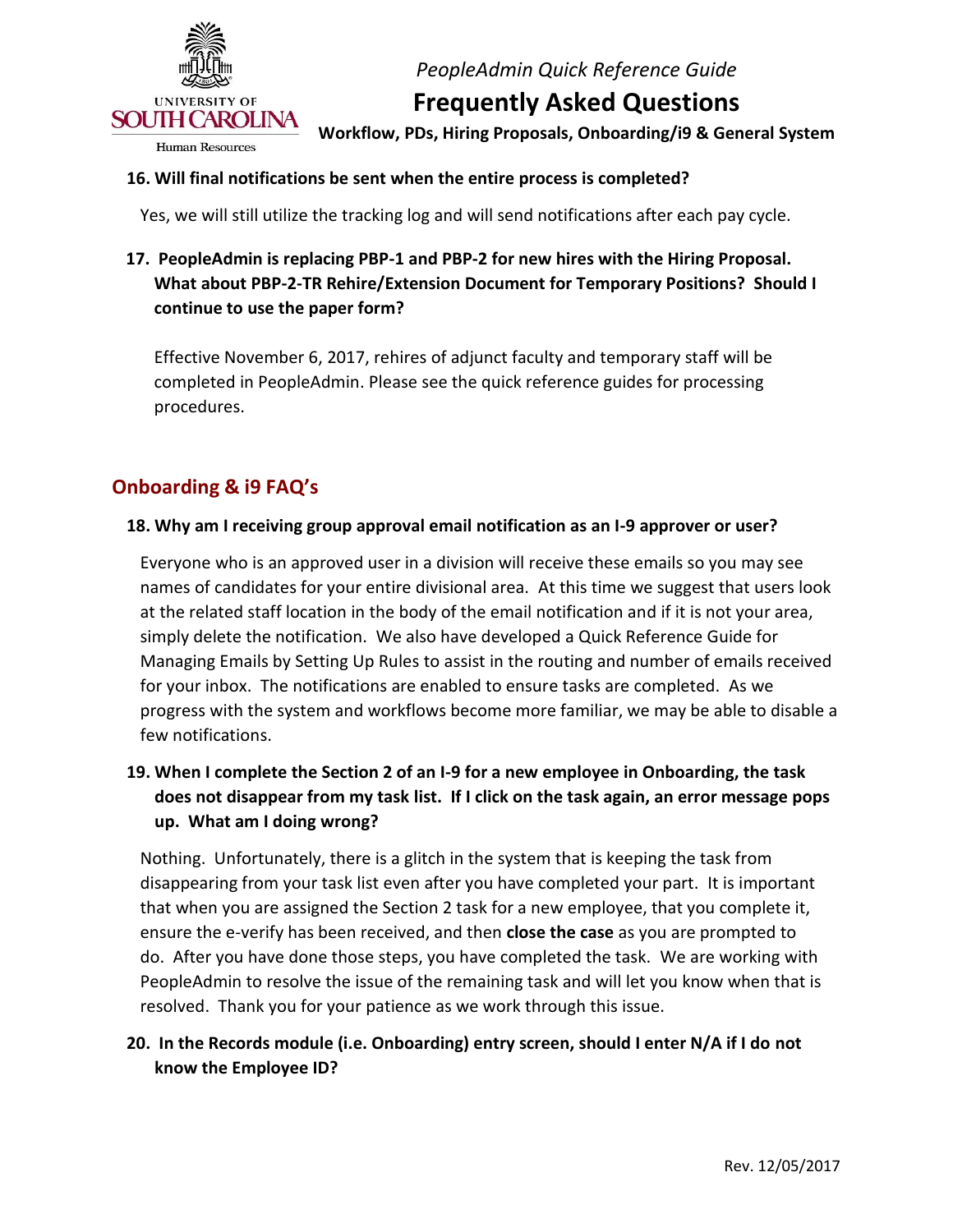

## **Frequently Asked Questions**

 **Workflow, PDs, Hiring Proposals, Onboarding/i9 & General System** 

 No, please do not enter N/A in this field. If you do not know the requested information, leave the field blank. Also, remember it is important for you not to edit the employee's personal email address as he or she has entered it into the application and it will autopopulate into Onboarding.

## **General System Information FAQ's**

## **21. I'm having trouble logging in and seeing certain portions of the system, including Onboarding and i9Advantage, what should I do?**

 Check to ensure you are using Google Chrome as the preferred internet browser whenever using PeopleAdmin, Onboarding or completing i9's. Also, check for Pop-Up Blockers which may be inhibiting certain features. Follow our **Disabling a Pop-Up Blocker Quick Reference** [Guide](http://www.sc.edu/about/offices_and_divisions/human_resources/docs/pa_disabling_pop_up_blocker.pdf) for instructions.

## **22. I've tried to log in with my password several times and now I'm locked out, what do I do now?**

 The system has a lock out feature which is activated after 3 unsuccessful attempts to log in. If you are locked out, wait 5 minutes before trying again. The system will disable your account after 3 individual cycles of unsuccessful attempts (9 tries with 5 minute waits in between), and you then must contact the Administrator in the Division of Human Resources to be reactivated.

#### **23. What is a seated employee?**

 A seated employee is one in the PeopleAdmin system that has been "seated" or placed in a position description. In the upgraded PeopleAdmin system, each position number is associated to one single position description. When the PD is created, modified or when filling a vacancy, you can assign an employee to the PD. Selecting the employee to be assigned to the PD is termed 'seating'. Once an employee has been seated in a PD, if they were to terminate and the position is replaced, the new employee may be seated in that PD. When the new employee is seated, the previous employee is automatically removed, as no 2 employees may occupy the same PD and position number.

#### **24. Is adjunct faculty the same as temporary faculty (TFAC)?**

 Yes, adjunct faculty is a different naming convention that means the same as a temporary faculty/TFAC.

## **25. For accounting data, are we using PeopleSoft coding or the legacy coding in PeopleAdmin?**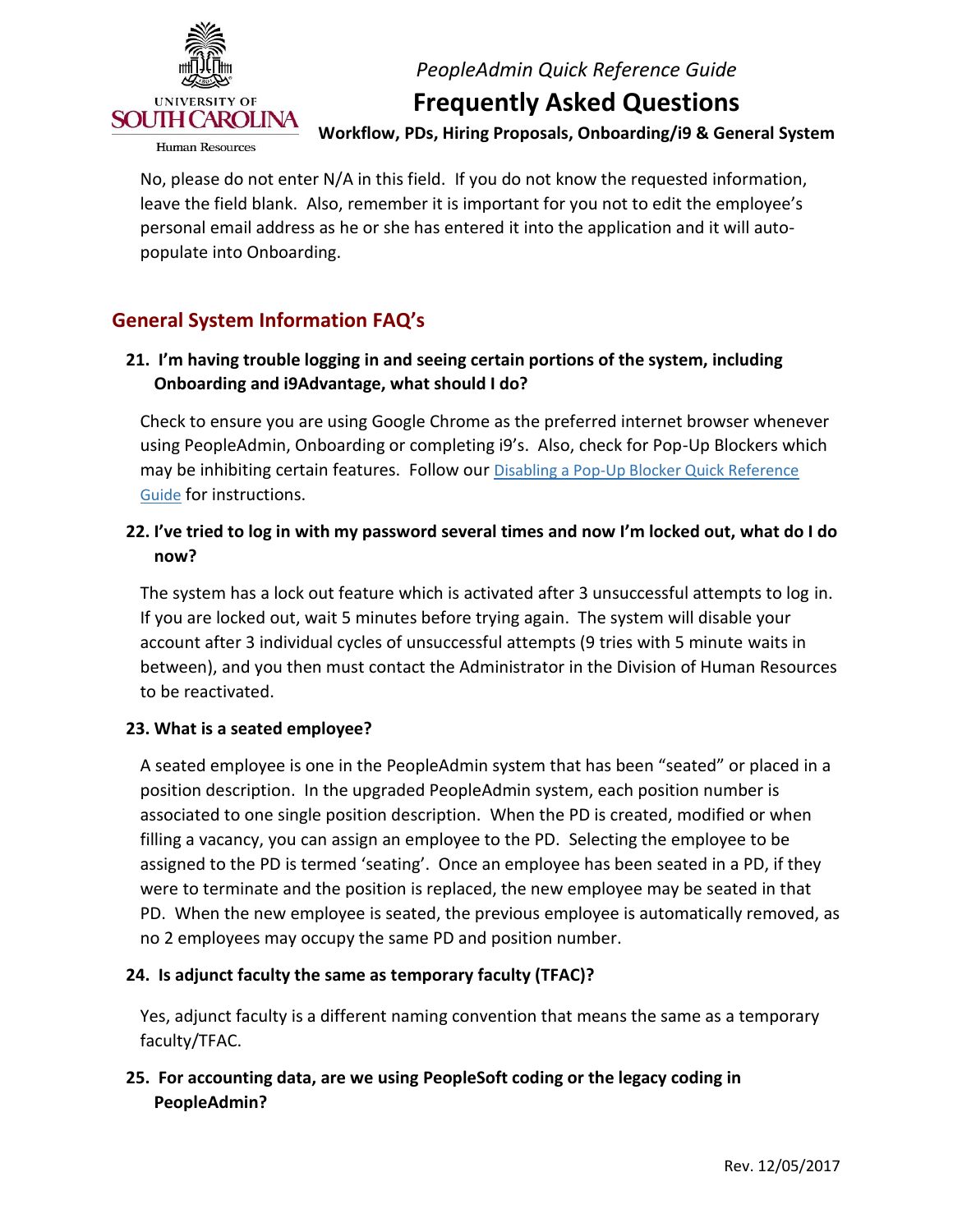

# **Frequently Asked Questions**

 **Workflow, PDs, Hiring Proposals, Onboarding/i9 & General System** 

 PeopleAdmin is not integrated with PeopleSoft. Legacy coding for funding information will still need to be utilized as the Division of Human Resources will enter the data into the HR/Payroll system.

## **26. Will I be required to send any information to Equal Opportunity Programs (EOP) regarding the postings?**

 No, EOP will have a user role in PeopleAdmin and will be notified through a system- generated email once the position/posting is filled. The EOP user will be able to access the needed EEO data from within the system.

## **27. How will the Hire Above Minimum (HAM) process change due to the system upgrade?**

The <u>HR27 form</u> will still be used to request a starting salary above the advertised salary, although the form has been updated to reduce the amount of information input required. You will submit the HR27 as an attached document to the staff hiring proposal and route the hiring proposal through the workflow approvals to HR Class & Comp for review and approval. Once approved, you will receive an email from the system as your official approval of the hiring rate.

## **28. If I am hiring a classified, staff FTE at the advertised minimum rate, do I need to wait for approval from HR Class & Comp before proceeding with the verbal offer?**

 No, you do not need to wait in this instance. As the advertised rate is approved at the time the position description is created, you may proceed with the offer of employment at the advertised minimum rate when the applicant is selected.

#### **29. What does Location of Vacancy mean on the posting?**

 Location of Vacancy is the actual work location of the position. There are circumstances where the university has positions that may work outside of the affiliated campus. For example, a Recruiter in Undergraduate Admissions in Columbia may be located in Chicago, IL or Jersey City, NJ. If this applies to the position being posted, this is where you will specify the city and state. If this does not apply to the position, leave this field blank. This information is helpful to payroll in appropriately determining tax information.

#### **30. When should an adjunct faculty/temporary staff be hired using PeopleAdmin?**

 Adjunct faculty/temporary staff should be hired using PeopleAdmin whether a new hire or a rehire. If rehiring an adjunct faculty/temporary staff use the applicable Rehire Offer of Temporary Employment Letter in the system.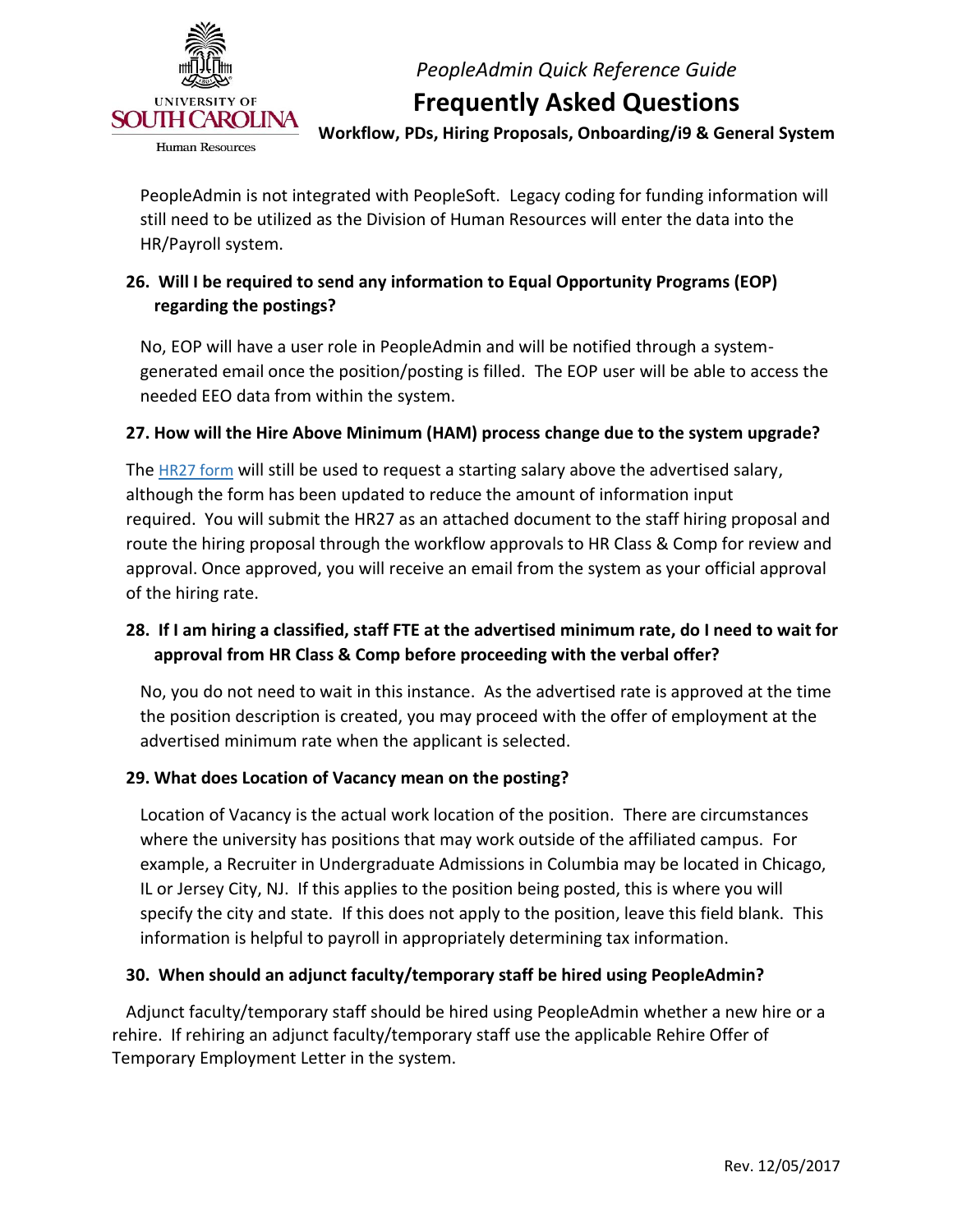

## **Frequently Asked Questions**

 **Workflow, PDs, Hiring Proposals, Onboarding/i9 & General System** 

#### **31. What documents are required when completing background check for faculty positions?**

 Departments requesting background checks electronically (E-LINK) must submit the CV/resume. The CV/resume is required in lieu of the employment history being requested on the application for faculty. [Electronic Background Check Request Form \(PDF\),](http://www.sc.edu/about/offices_and_divisions/human_resources/docs/background_check_request_e_link.pdf) the employment application, and the

Departments requesting the manual entry process must submit the employment application and CV/resume along with the following forms:

- $\triangleright$  [Department Request for Background Check \[pdf\]](http://www.sc.edu/about/offices_and_divisions/human_resources/docs/background_check_request.pdf)  to be completed by the department.
- $\triangleright$  [Background Check Authorization \[pdf\]](http://www.sc.edu/about/offices_and_divisions/human_resources/docs/authorization_background_check.pdf)  to be completed by the candidate, student, affiliate, volunteer or employee.
- $\triangleright$  [Background Check Disclosure \[pdf\]](http://www.sc.edu/about/offices_and_divisions/human_resources/docs/background_check_disclosure.pdf)  to be completed by the candidate, student, affiliate, volunteer or employee.

#### **32. Do I need to indicate the number of vacancies on a quick hire?**

 Yes, if you will be hiring multiple candidates from a quick hire, you must indicate either the actual number of candidates that will be hired or enter "multiple vacancies" in the vacancy field in order to ensure that the position is not moved to the workflow status of filled and therefore no longer accessible for applicants to apply. Once all vacancies have been filled, please contact the Office of Talent Acquisition at 777-3821 so that the position can be moved to the workflow status of "filled."

## **33. What is the purpose of the following question on the Faculty FTE and Faculty RGP/TL posting: 'Will you be recruiting from a world wide talent pool?'**

 This question serves as an indicator for those postings that may need support/assistance for hiring an international candidate.

### **34. How do I close, cancel, or edit a posting once it has been posted?**

 Once a position has been posted, the posting can only be edited or updated by the Office of Talent Acquisition. If the posting needs to be closed, canceled, or edited, please contact the Office of Talent Acquisition via email with the posting number and the action that needs to be taken.